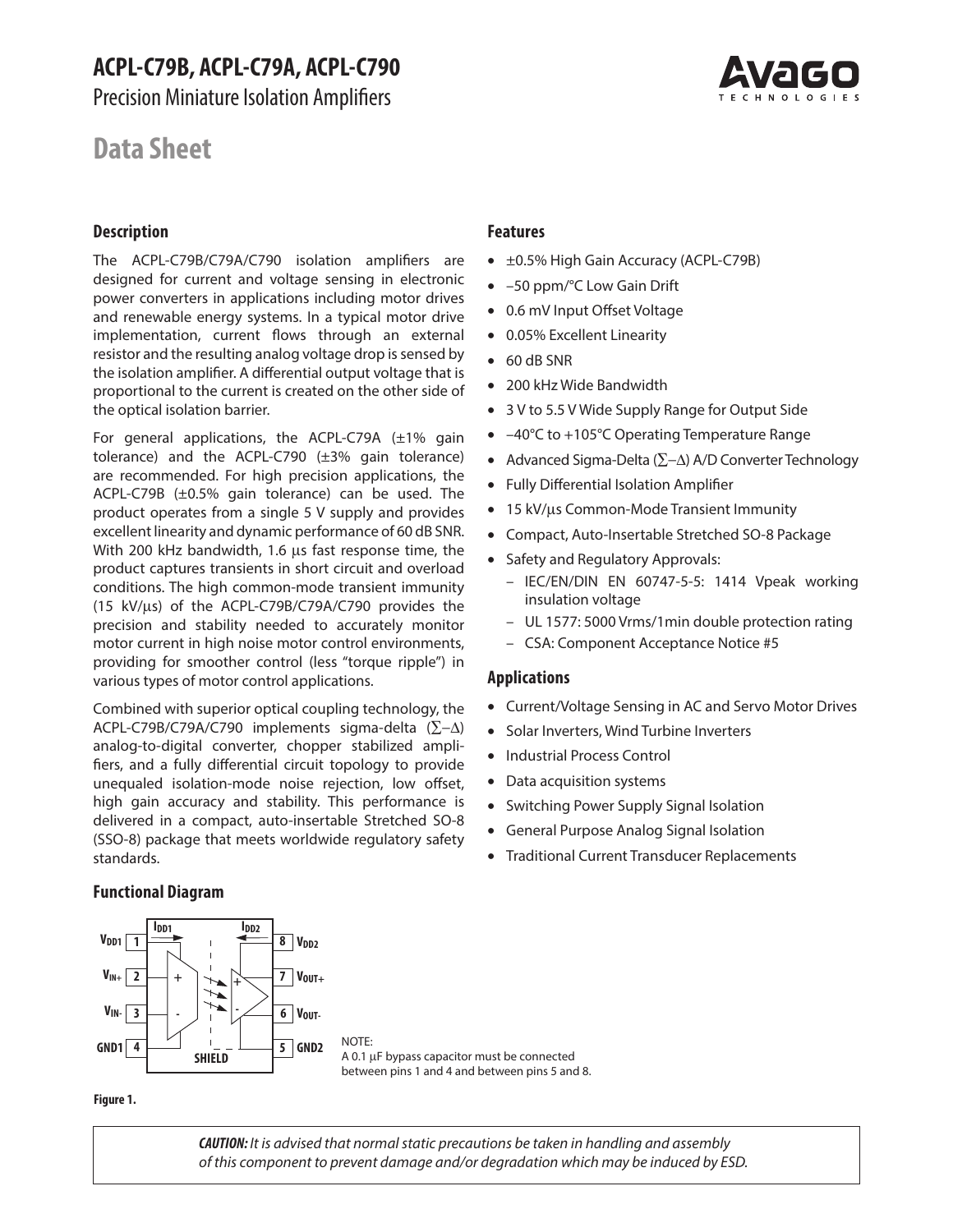# **Table 1. Pin Description**

| Pin No. | Symbol            | <b>Description</b>                                               |
|---------|-------------------|------------------------------------------------------------------|
|         | V <sub>DD1</sub>  | Supply voltage for input side (4.5 V to 5.5 V), relative to GND1 |
|         | $V_{IN+}$         | Positive input $(\pm 200 \text{ mV}$ recommended)                |
|         | $V_{IN-}$         | Negative input (normally connected to GND1)                      |
|         | GND1              | Input side ground                                                |
|         | GND <sub>2</sub>  | Output side ground                                               |
|         | $V_{\text{OUT}-}$ | Negative output                                                  |
|         | $V_{\text{OUT}+}$ | Positive output                                                  |
|         | V <sub>DD2</sub>  | Supply voltage for output side (3 V to 5.5 V), relative to GND2  |

# **Table 2. Ordering Information**

ACPL-C79B/C79A/C790 is UL recognized with 5000 Vrms/1 minute rating per UL 1577.

| Part number            | <b>Option</b><br>(RoHS Compliant) | Package   | <b>Surface</b><br><b>Mount</b> | Tape &<br>Reel | IEC/EN/DIN EN<br>60747-5-5 | <b>Quantity</b> |
|------------------------|-----------------------------------|-----------|--------------------------------|----------------|----------------------------|-----------------|
| ACPL-C79B              | $-000E$                           | Stretched |                                |                |                            | 80 per tube     |
| ACPL-C79A<br>ACPL-C790 | $-500E$                           | $SO-8$    |                                |                |                            | 1000 per reel   |

To order, choose a part number from the part number column and combine with the desired option from the option column to form an order entry.

# **Example:**

ACPL-C79B-500E to order product of Surface Mount package in Tape and Reel packaging with IEC/EN/DIN EN 60747-5-5 Safety Approval and RoHS compliance.

Option datasheets are available. Contact your Avago sales representative or authorized distributor for information.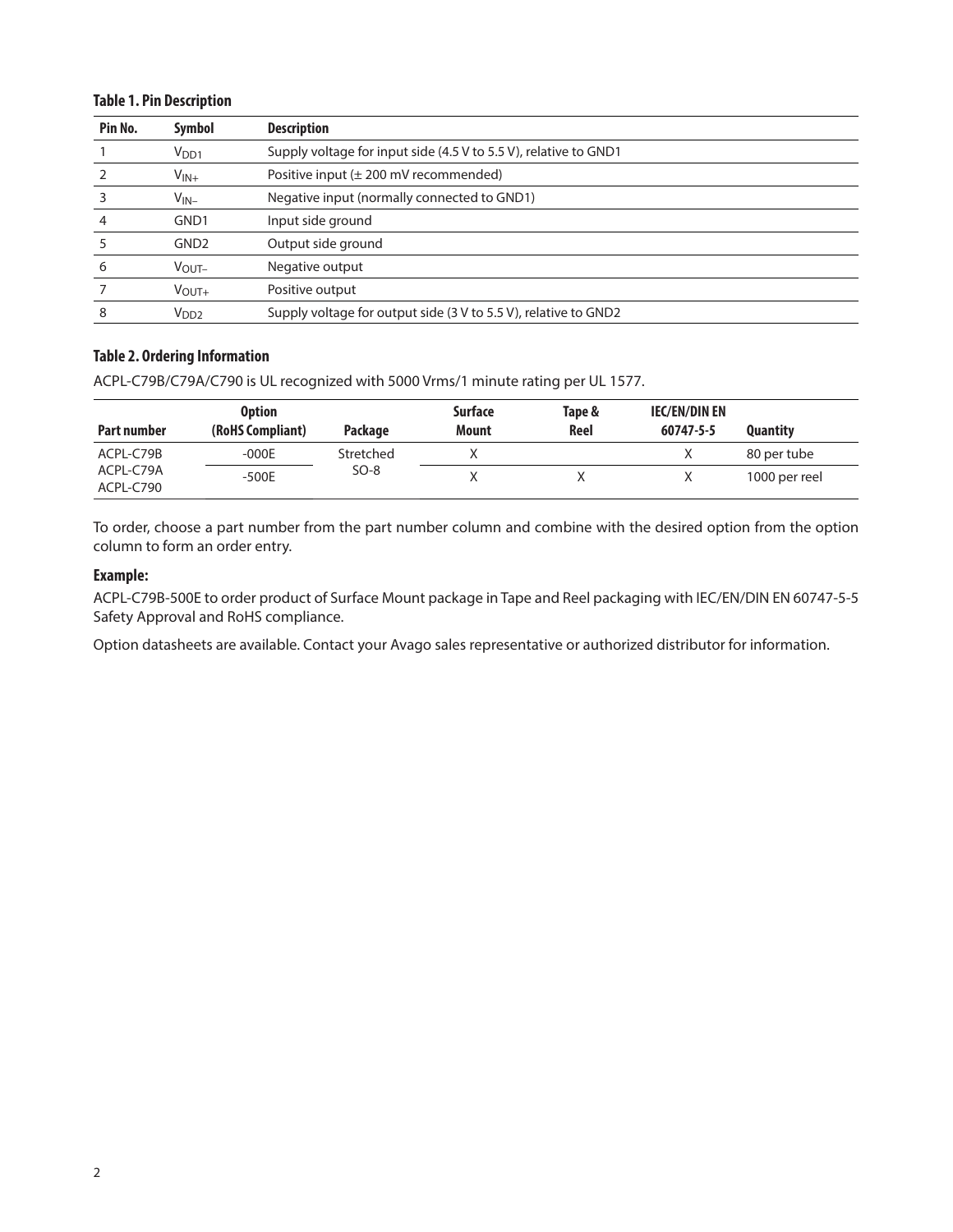**Stretched SO-8 Package (SSO-8)**



Dimensions in millimeters and (inches). Lead coplanarity =  $0.1$  mm (0.004 inches).

**Figure 2. SSO-8 package.**

# **Recommended Pb-Free IR Profile**

Recommended reflow condition as per JEDEC Standard, J-STD-020 (latest revision). Non-Halide Flux should be used.

# **Regulatory Information**

The ACPL-C79B/C79A/C790 is approved by the following organizations:

# **IEC/EN/DIN EN 60747-5-5**

Approved with Maximum Working Insulation Voltage  $V_{\text{ICRM}} = 1414$  Vpeak.

# **UL**

Approval under UL 1577, component recognition program up to  $V<sub>ISO</sub> = 5000 V$ rms/1min. File E55361.

# **CSA**

Approval under CSA Component Acceptance Notice #5, File CA 88324.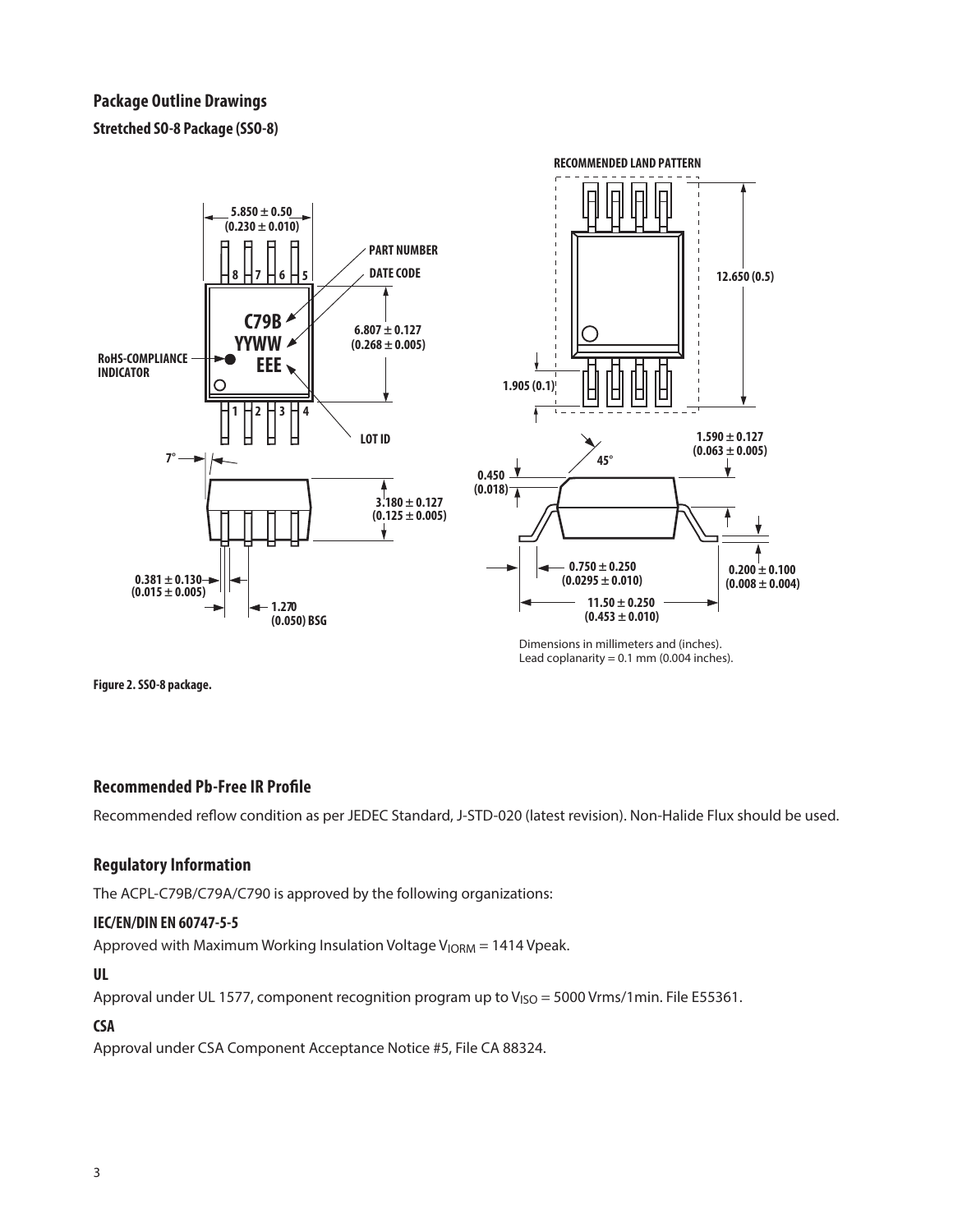# **Table 3. Insulation and Safety Related Specifications**

| <b>Parameter</b>                                           | <b>Symbol</b> | <b>Value</b> | <b>Units</b> | <b>Conditions</b>                                                                                                                                               |
|------------------------------------------------------------|---------------|--------------|--------------|-----------------------------------------------------------------------------------------------------------------------------------------------------------------|
| Minimum External Air Gap<br>(External Clearance)           | L(101)        | 8.0          | mm           | Measured from input terminals to output terminals, shortest<br>distance through air                                                                             |
| Minimum External Tracking<br>(External Creepage)           | L(102)        | 8.0          | mm           | Measured from input terminals to output terminals, shortest<br>distance path along body                                                                         |
| Minimum Internal Plastic Gap<br>(Internal Clearance)       |               | 0.5          | mm           | Through insulation distance, conductor to conductor,<br>usually the direct distance between the photoemitter and<br>photodetector inside the optocoupler cavity |
| <b>Tracking Resistance</b><br>(Comparative Tracking Index) | CTI           | >175         | V            | DIN IEC 112/VDE 0303 Part 1                                                                                                                                     |
| <b>Isolation Group</b>                                     |               | Illa         |              | Material Group (DIN VDE 0110, 1/89, Table 1)                                                                                                                    |

# **Table 4. IEC/EN/DIN EN 60747-5-5 Insulation Characteristics [1]**

| <b>Description</b>                                                                     | Symbol                  | <b>Value</b> | <b>Units</b> |
|----------------------------------------------------------------------------------------|-------------------------|--------------|--------------|
| Installation classification per DIN VDE 0110/1.89, Table 1                             |                         |              |              |
| for rated mains voltage $\leq 150$ Vrms                                                |                         | $I - IV$     |              |
| for rated mains voltage $\leq$ 300 Vrms                                                |                         | $I - IV$     |              |
| for rated mains voltage $\leq$ 450 V rms                                               |                         | $I - IV$     |              |
| for rated mains voltage $\leq 600$ Vrms                                                |                         | $I - IV$     |              |
| for rated mains voltage $\leq 1000$ Vrms                                               |                         | $I-III$      |              |
| <b>Climatic Classification</b>                                                         |                         | 55/105/21    |              |
| Pollution Degree (DIN VDE 0110/1.89)                                                   |                         | 2            |              |
| Maximum Working Insulation Voltage                                                     | <b>VIORM</b>            | 1414         | Vpeak        |
| Input to Output Test Voltage, Method b                                                 | <b>V<sub>PR</sub></b>   | 2652         | Vpeak        |
| $V_{\text{IORM}}$ x 1.875 = $V_{\text{PR}}$ , 100% Production Test with $t_m$ = 1 sec, |                         |              |              |
| Partial Discharge < 5 pC                                                               |                         |              |              |
| Input to Output Test Voltage, Method a                                                 | <b>V<sub>PR</sub></b>   | 2262         | Vpeak        |
| $V_{\text{IORM}}$ x 1.6 = $V_{\text{PR}}$ , Type and Sample Test, $t_m$ = 10 sec,      |                         |              |              |
| Partial Discharge $<$ 5 pC                                                             |                         |              |              |
| Highest Allowable Overvoltage (Transient Overvoltage, t <sub>ini</sub> = 60 sec)       | <b>VIOTM</b>            | 8000         | Vpeak        |
| Safety-limiting values                                                                 |                         |              |              |
| (Maximum values allowed in the event of a failure)                                     |                         |              |              |
| Case Temperature                                                                       | Tς                      | 175          | °C           |
| Input Current <sup>[2]</sup>                                                           | <b>IS, INPUT</b>        | 230          | mA           |
| Output Power <sup>[2]</sup>                                                            | P <sub>S</sub> , OUTPUT | 600          | mW           |
| Insulation Resistance at T <sub>S</sub> , $V_{1O} = 500 V$                             | R <sub>S</sub>          | $\geq 10^9$  | Ω            |

Notes:

1. Insulation characteristics are guaranteed only within the safety maximum ratings, which must be ensured by protective circuits within the application.

2. Safety-limiting parameters are dependent on ambient temperature. The Input Current, I<sub>S,INPUT</sub>, derates linearly above 25°C free-air temperature at a rate of 2.53 mA/°C; the Output Power, P<sub>S,OUTPUT</sub>, derates linearly above 25°C free-air temperature at a rate of 4 mW/°C.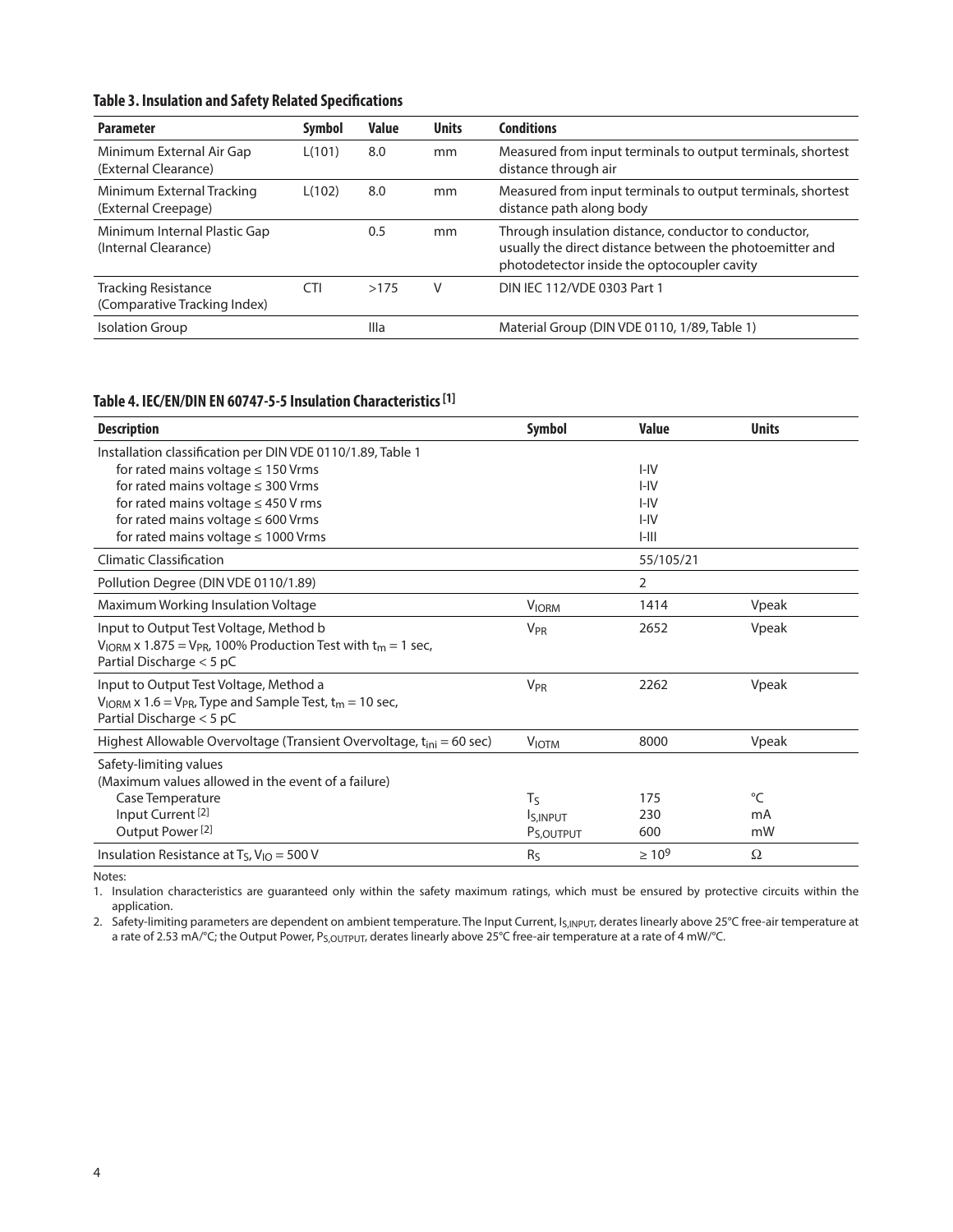# **Table 5. Absolute Maximum Ratings**

| <b>Parameter</b>                       | <b>Symbol</b>                                 | Min.   | Max.                   | <b>Units</b> |
|----------------------------------------|-----------------------------------------------|--------|------------------------|--------------|
| Storage Temperature                    | Τς                                            | $-55$  | $+125$                 | °C           |
| <b>Ambient Operating Temperature</b>   | Iд                                            | $-40$  | $+105$                 | °C           |
| Supply Voltages                        | V <sub>DD1</sub> , V <sub>DD2</sub>           | $-0.5$ | 6.0                    | v            |
| Steady-State Input Voltage [1, 3]      | $V_{IN+}$ , $V_{IN-}$                         | $-2$   | $V_{\text{DD1}} + 0.5$ |              |
| Two-Second Transient Input Voltage [2] | $V_{IN+}$ , $V_{IN-}$                         | -6     | $V_{DD1} + 0.5$        |              |
| <b>Output Voltages</b>                 | VOUT+, VOUT-                                  | $-0.5$ | $V_{DD2} + 0.5$        |              |
| Lead Solder Temperature                | 260°C for 10 sec., 1.6 mm below seating plane |        |                        |              |

Notes:

1. DC voltage of up to –2 V on the inputs does not cause latch-up or damage to the device; tested at typical operating conditions.

2. Transient voltage of 2 seconds up to –6 V on the inputs does not cause latch-up or damage to the device; tested at typical operating conditions.

3. Absolute maximum DC current on the inputs = 100 mA, no latch-up or device damage occurs.

# **Table 6. Recommended Operating Conditions**

| <b>Parameter</b>                   | <b>Symbol</b>         | Min.   | Max.   | <b>Units</b> |
|------------------------------------|-----------------------|--------|--------|--------------|
| Ambient Operating Temperature      | l A                   | -40    | $+105$ |              |
| VDD1 Supply Voltage                | V <sub>DD1</sub>      | 4.5    | 5.5    |              |
| VDD2 Supply Voltage                | V <sub>DD2</sub>      |        | 5.5    |              |
| Input Voltage Range <sup>[1]</sup> | $V_{IN+}$ , $V_{IN-}$ | $-200$ | $+200$ | mV           |

Notes:

1. ±200 mV is the nominal input range. Full scale input range (FSR) is ±300 mV. Functional input range is ±2 V.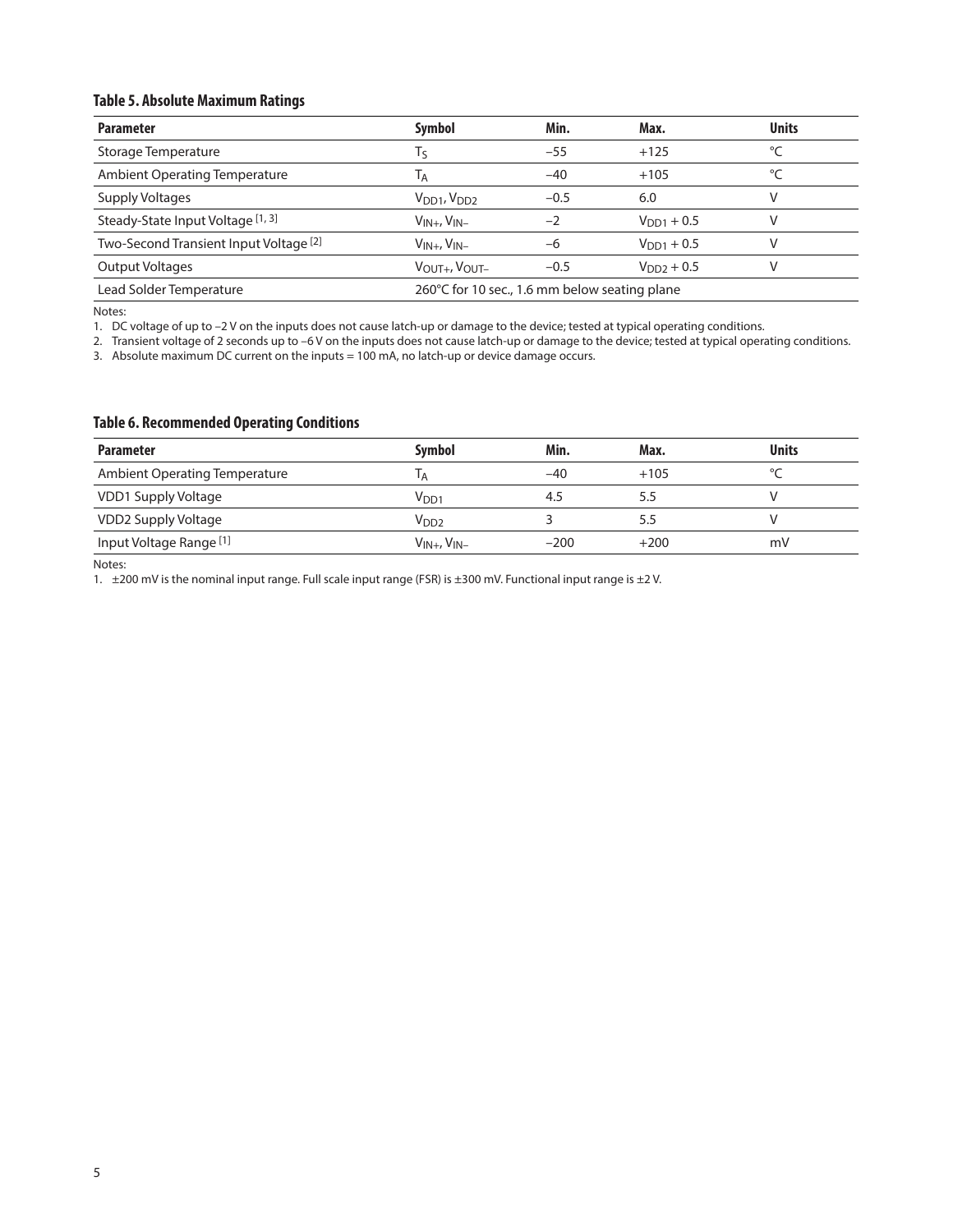# **Table 7. Electrical Specifications**

Unless otherwise noted, T<sub>A</sub> = –40°C to +105°C, V<sub>DD1</sub> = 4.5 V to 5.5 V, V<sub>DD2</sub> = 3 V to 5.5 V, V<sub>IN</sub>+ = –200 mV to +200 mV, and  $V_{IN} = 0 V$  (single-ended connection).

| <b>Parameter</b>                                        |         | Symbol                              | Min. | Typ. <sup>[1]</sup>                                          | Max.           | <b>Unit</b> | <b>Test Conditions/Notes</b>                                                    | Fig.      |
|---------------------------------------------------------|---------|-------------------------------------|------|--------------------------------------------------------------|----------------|-------------|---------------------------------------------------------------------------------|-----------|
| <b>DC CHARACTERISTICS</b>                               |         |                                     |      |                                                              |                |             |                                                                                 |           |
| Input Offset Voltage                                    |         | $V_{OS}$                            | $-1$ | 0.6                                                          | $\overline{2}$ | mV          | $T_A = 25^{\circ}C$                                                             | 3, 4      |
| Magnitude of Input Offset<br>Change vs. Temperature     |         | $ dV_{OS}/dT_A $                    |      | 3                                                            | 10             | µV/°C       | $T_A = -40^{\circ}$ C to +105°C;<br>absolute value                              | 5         |
| Gain (ACPL-C79B, ±0.5%)                                 |         | G <sub>0</sub>                      | 8.16 | 8.2                                                          | 8.24           | V/V         | $T_A = 25^{\circ}$ C; Note 2                                                    | 6, 7      |
| Gain (ACPL-C79A, ±1%)                                   |         | G1                                  | 8.12 | 8.2                                                          | 8.28           | V/V         | $T_A = 25^{\circ}$ C; Note 2                                                    | 6, 7      |
| Gain (ACPL-C790, ±3%)                                   |         | G3                                  | 7.95 | 8.2                                                          | 8.44           | V/V         | $T_A = 25^{\circ}$ C; Note 2                                                    | 6, 7      |
| Magnitude of Gain<br>Change vs. Temperature             |         | $dG/dT_A$                           |      | $-0.00041$                                                   |                | V/V/°C      | $T_A = -40$ °C to +105°C;<br>Note 3                                             | 8         |
| Nonlinearity over ±200 mV<br>Input Voltage              |         | <b>NL200</b>                        |      | 0.05                                                         | 0.13           | $\%$        | $V_{IN+}$ = -200 mV to +200 mV,<br>$T_A = 25^{\circ}C$ ; Note 2                 | 9,10      |
| Magnitude of NL <sub>200</sub>                          |         | dNL <sub>200</sub> /dT <sub>A</sub> |      | 0.0003                                                       |                | %/°C        | $T_A = -40^{\circ}C$ to $+85^{\circ}C$                                          | 11        |
| Change vs. Temperature                                  |         |                                     |      | 0.004                                                        |                | %/°C        | $T_A = +85^{\circ}C$ to $+105^{\circ}C$                                         | 11        |
| Nonlinearity over ±100 mV<br>Input Voltage              |         | NL <sub>100</sub>                   |      | 0.02                                                         | 0.06           | %           | $V_{IN+} = -100$ mV to +100 mV,<br>$T_A = 25^{\circ}C$ ; Note 2                 | 9, 10, 11 |
| <b>INPUTS AND OUTPUTS</b>                               |         |                                     |      |                                                              |                |             |                                                                                 |           |
| <b>Full-Scale Differential</b><br>Voltage Input Range   |         | <b>FSR</b>                          |      | ±300                                                         |                | mV          | $V_{IN} = V_{IN+} - V_{IN-}$ ; Note 4                                           | 12        |
| Input Bias Current                                      |         | $I_{IN+}$                           | $-1$ | $-0.1$                                                       |                | μA          | $V_{IN+} = 0 V, V_{IN-} = 0 V;$ Note 5                                          | 13        |
| Magnitude of I <sub>IN+</sub> Change vs.<br>Temperature |         | $dl_{IN+}/dT_A$                     |      | $-0.05$                                                      |                | nA/°C       |                                                                                 |           |
| Equivalent Input Impedance                              |         | $R_{IN}$                            |      | 22                                                           |                | $k\Omega$   | $V_{IN+}$ or $V_{IN-}$ , single-ended                                           | 14        |
| Output Common-Mode Voltage                              |         | VOCM                                |      | 1.23<br>V<br>V <sub>OUT+</sub> or V <sub>OUT-</sub> ; Note 6 |                |             |                                                                                 |           |
| Output Voltage Range                                    |         | <b>OVR</b>                          |      | 0 to 2.5                                                     |                | V           | V <sub>OUT+</sub> or V <sub>OUT-</sub> ; Note 4                                 | 12        |
| <b>Output Short-Circuit Current</b>                     |         | I <sub>OSC</sub>                    |      | 11                                                           |                | mA          | $V_{\text{OUT+}}$ or $V_{\text{OUT-}}$ , shorted to GND2 or<br>V <sub>DD2</sub> |           |
| <b>Output Resistance</b>                                |         | ROUT                                |      | 21                                                           |                | Ω           | $V_{\text{OUT}+}$ or $V_{\text{OUT}-}$                                          |           |
| Input DC Common-Mode<br><b>Rejection Ratio</b>          |         | $CMRR_{IN}$                         |      | 76                                                           |                | dB          | Note 2                                                                          |           |
| <b>AC CHARACTERISTICS</b>                               |         |                                     |      |                                                              |                |             |                                                                                 |           |
| Signal-to-Noise Ratio                                   |         | <b>SNR</b>                          |      | 60                                                           |                | dB          | $V_{IN+}$ = 300 mVpp 10 kHz sine wave;<br>Note 7                                | 15, 16    |
| Signal-to-(Noise + Distortion)<br>Ratio                 |         | <b>SNDR</b>                         |      | 56                                                           |                | dB          | $V_{IN+}$ = 300 mVpp 10 kHz sine wave;<br>Note 8                                | 15, 16    |
| Small-Signal Bandwidth (-3 dB)                          |         | $f_{-3}$ dB                         | 140  | 200                                                          |                | kHz         |                                                                                 | 17, 18    |
| Input to Output                                         | 10%-10% | t <sub>PD10</sub>                   |      | 1.6                                                          | 2.3            | μs          | 200 mV/us step input                                                            | 19        |
| Propagation Delay                                       | 50%-50% | t <sub>PD50</sub>                   |      | $\overline{2}$                                               | 2.6            | μs          | 200 mV/us step input                                                            | 19        |
|                                                         | 90%-90% | t <sub>PD90</sub>                   |      | 2.6                                                          | 3.3            | μs          | 200 mV/us step input                                                            | 19        |
| Output Rise/Fall Time (10%-90%)                         |         | $t_{R/F}$                           |      | 1.7                                                          |                | μs          | Step input                                                                      | 19        |
| <b>Common Mode Transient</b><br>Immunity                |         | CMTI                                | 10   | 15                                                           |                | $kV/\mu s$  | $V_{CM} = 1$ kV, T <sub>A</sub> = 25°C; Note 2                                  |           |
| Power Supply Rejection                                  |         | <b>PSR</b>                          |      | $-78$                                                        |                | dB          | 1 Vpp 1 kHz sine wave ripple on $V_{DD1}$ ,<br>differential output; Note 9      |           |
| <b>POWER SUPPLIES</b>                                   |         |                                     |      |                                                              |                |             |                                                                                 |           |
| Input Side Supply Current                               |         | I <sub>DD1</sub>                    |      | 13                                                           | 18.5           | mA          | $V_{IN+}$ = 400 mV; see Note 10                                                 | 20        |
| Output Side Supply Current                              |         | $I_{DD2}$                           |      | 7                                                            | 12             | mA          | 5 V supply                                                                      | 20        |
|                                                         |         |                                     |      | 6.8                                                          | 11             | mA          | 3.3 V supply                                                                    | 20        |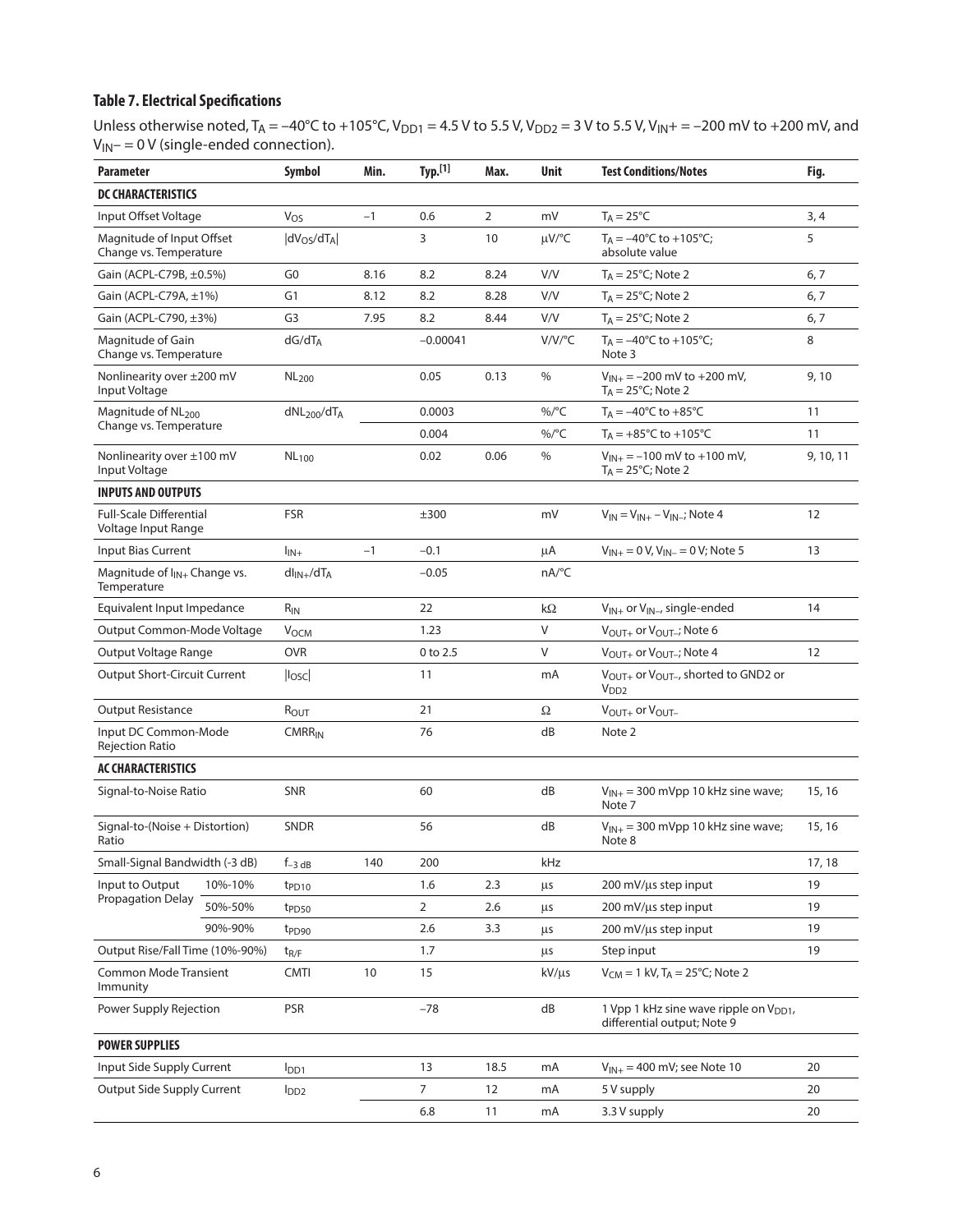#### Notes:

- 1. All Typical values are under Typical Operating Conditions at  $T_A = 25^{\circ}C$ ,  $V_{DD1} = 5 V$ ,  $V_{DD2} = 3.3 V$ .
- 2. See Definitions section.
- 3. Gain temperature drift can be normalized and expressed as Temperature Coefficient of Gain (TCG) of –50 ppm/°C.
- 4. When FSR is exceeded, outputs saturate.
- 5. Because of the switched-capacitor nature of the input sigma-delta converter, time-averaged values are shown.
- 6. Under Typical Operating Conditions, part-to-part variation ±0.04 V.
- 7. Under Typical Operating Conditions, part-to-part variation ±1 dB.
- 8. Under Typical Operating Conditions, part-to-part variation ±1 dB.
- 9. Ripple voltage applied to V<sub>DD1</sub> with a 0.1 µF bypass capacitor connected; differential amplitude of the ripple outputs measured. See Definitions section.
- 10. The input supply current decreases as the differential input voltage  $(V_{IN} + -V_{IN} -)$  decreases.

#### **Table 8. Package Characteristics**

| <b>Parameter</b>                            | Svmbol    | Min. | Typ.       | Max. | <b>Unit</b> | <b>Test Condition</b>                            | <b>Note</b> |
|---------------------------------------------|-----------|------|------------|------|-------------|--------------------------------------------------|-------------|
| Input-Output Momentary<br>Withstand Voltage | Viso      | 5000 |            |      | <b>Vrms</b> | $RH < 50\%$ , t = 1 min., T <sub>A</sub> = 25 °C |             |
| Resistance (Input-Output)                   | $R_{I-O}$ |      | $>10^{12}$ |      | $\Omega$    | $V_{\text{LO}} = 500 V_{\text{DC}}$              |             |
| Capacitance (Input-Output)                  | -1-0      |      | 0.5        |      | рF          | $f = 1$ MHz                                      |             |

Notes:

1. In accordance with UL 1577, each optocoupler is proof tested by applying an insulation test voltage ≥ 6000 Vrms for 1 second (leakage detection current limit, I<sub>I-O</sub> ≤ 5 µA). This test is performed before the 100% production test for partial discharge (method b) shown in IEC/EN/DIN EN 60747-5-5 Insulation Characteristic Table.

2. The Input-Output Momentary Withstand Voltage is a dielectric voltage rating that should not be interpreted as an input-output continuous voltage rating. For the continuous voltage rating, refer to the IEC/EN/DIN EN 60747-5-5 insulation characteristics table and your equipment level safety specification.

3. This is a two-terminal measurement: pins 1–4 are shorted together and pins 5–8 are shorted together.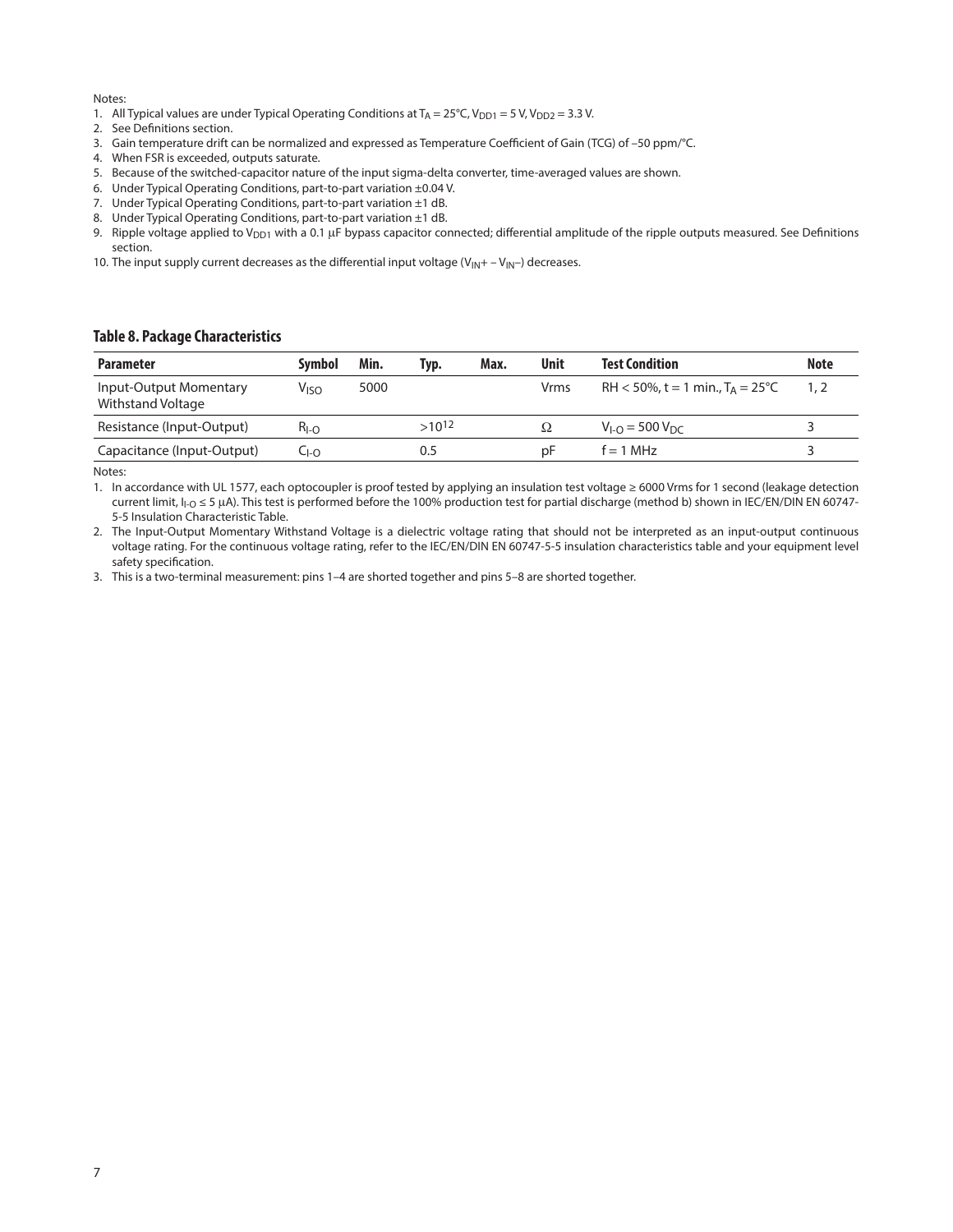# **Typical Performance Plots**

Unless otherwise noted,  $T_A = 25^{\circ}C$ ,  $V_{DD1} = 5$  V,  $V_{DD2} = 3.3$  V.









Figure 5. Input offset vs. temperature. **Example 20 and Set 20 and Set 20 and Set 20 and Set 20 and Set 20 and Set 20 and Set 20 and Set 20 and Set 20 and Set 20 and Set 20 and Set 20 and Set 20 and Set 20 and Set 20 and S** 



Figure 7. Gain vs. supply V<sub>DD2</sub>. *Figure 8. Gain vs. temperature.* 



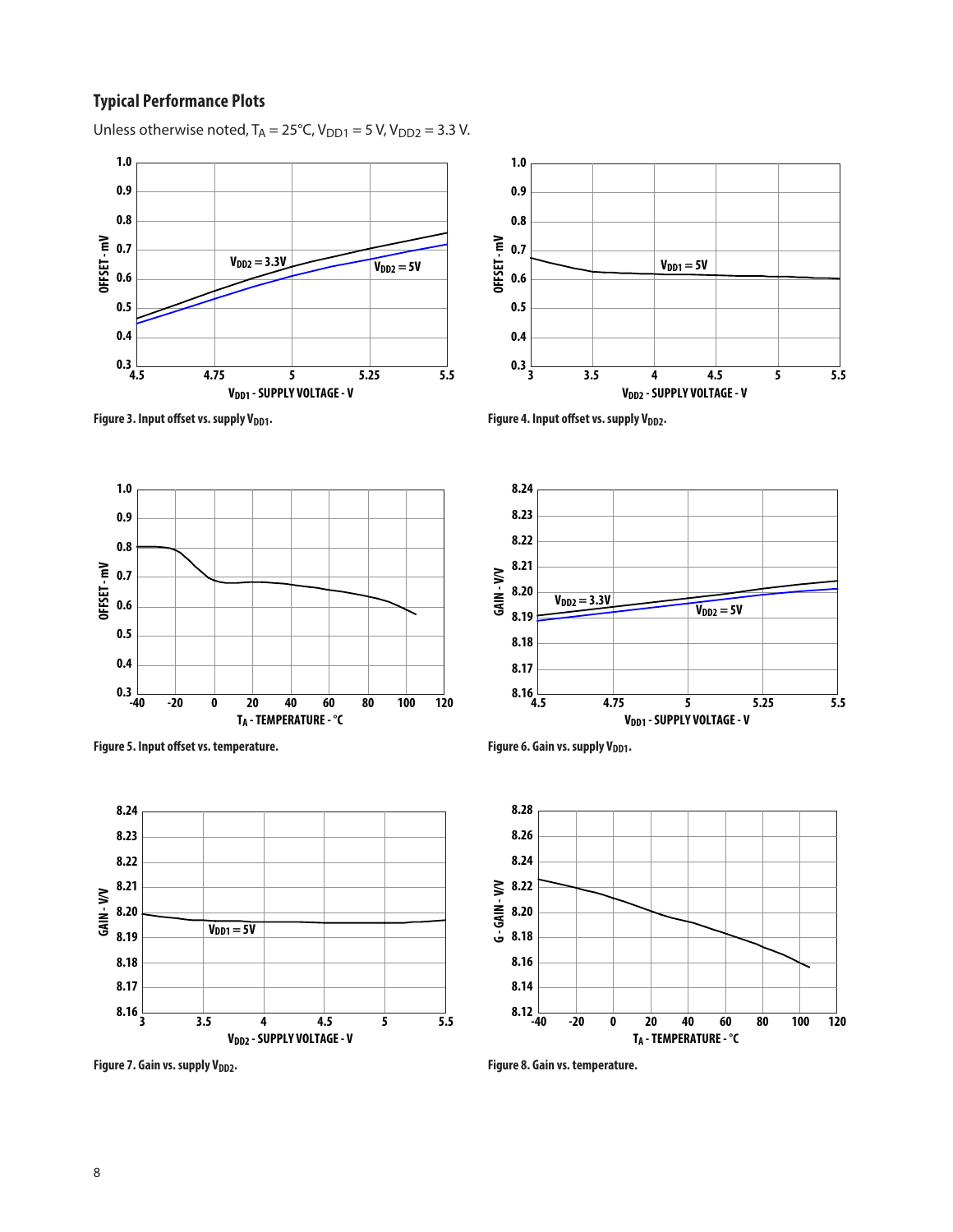







 $0.00\frac{1}{40}$ **0.02 0.04 0.06 0.08 0.10 0.12 0.14 0.16 0.18 0.20**

**NL - LINEARITY - %**

NL-LINEARITY-%



**Figure 13. Input current vs. input voltage. Figure 14. Input impedance vs. temperature.**

**Figure 11. Nonlinearity vs. temperature. Figure 12. Output voltage vs. input voltage.**



**VIN+ - INPUT VOLTAGE - V**

 $V_{\text{OUT}-}$   $V_{\text{OUT+}}$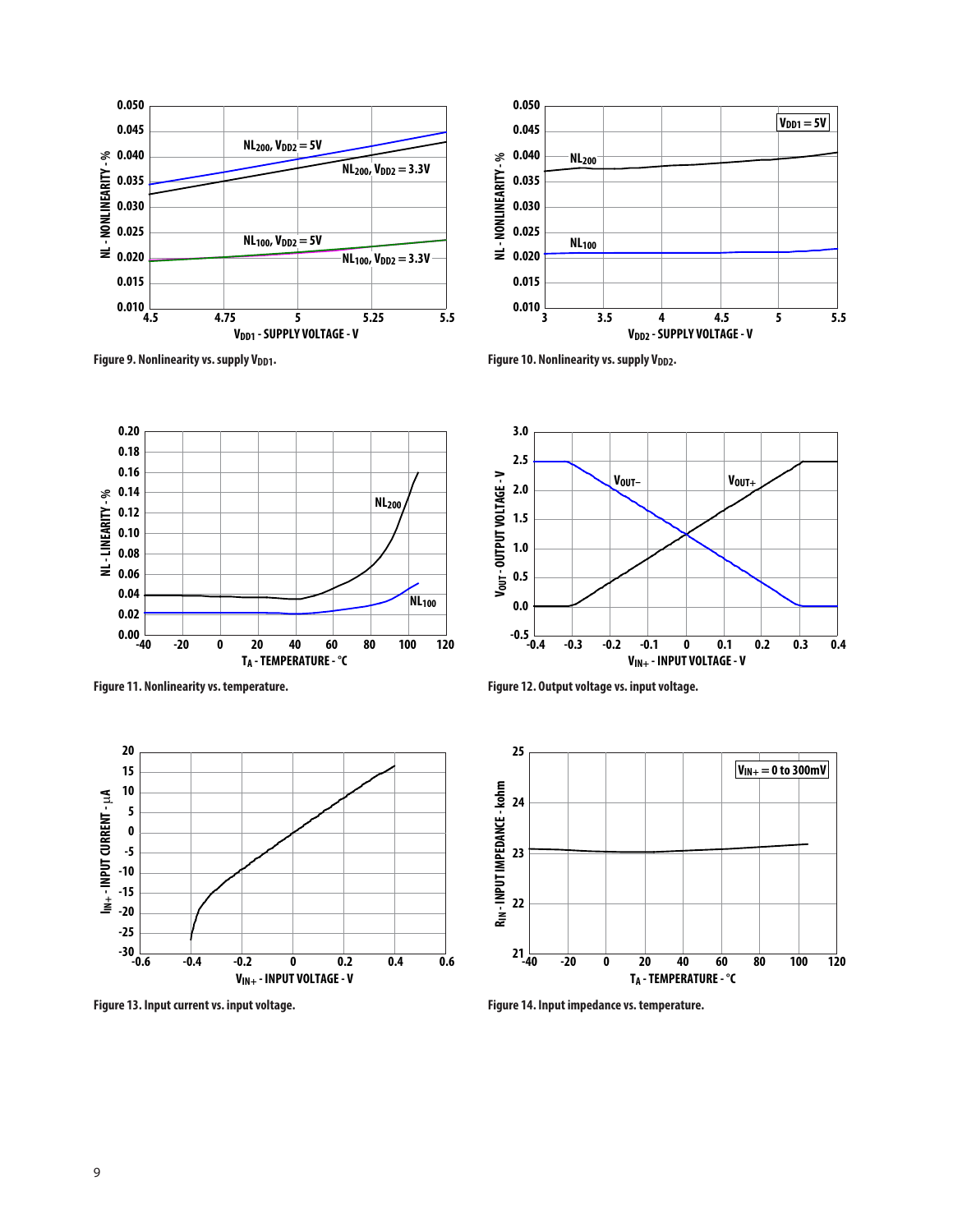











**Figure 19. Propagation delay, output rise/fall time vs. temperature. Figure 20. Supply current vs. input voltage.**

**Figure 17. Gain frequency response. Figure 18. Phase frequency response.**



**FREQUENCY - Hz**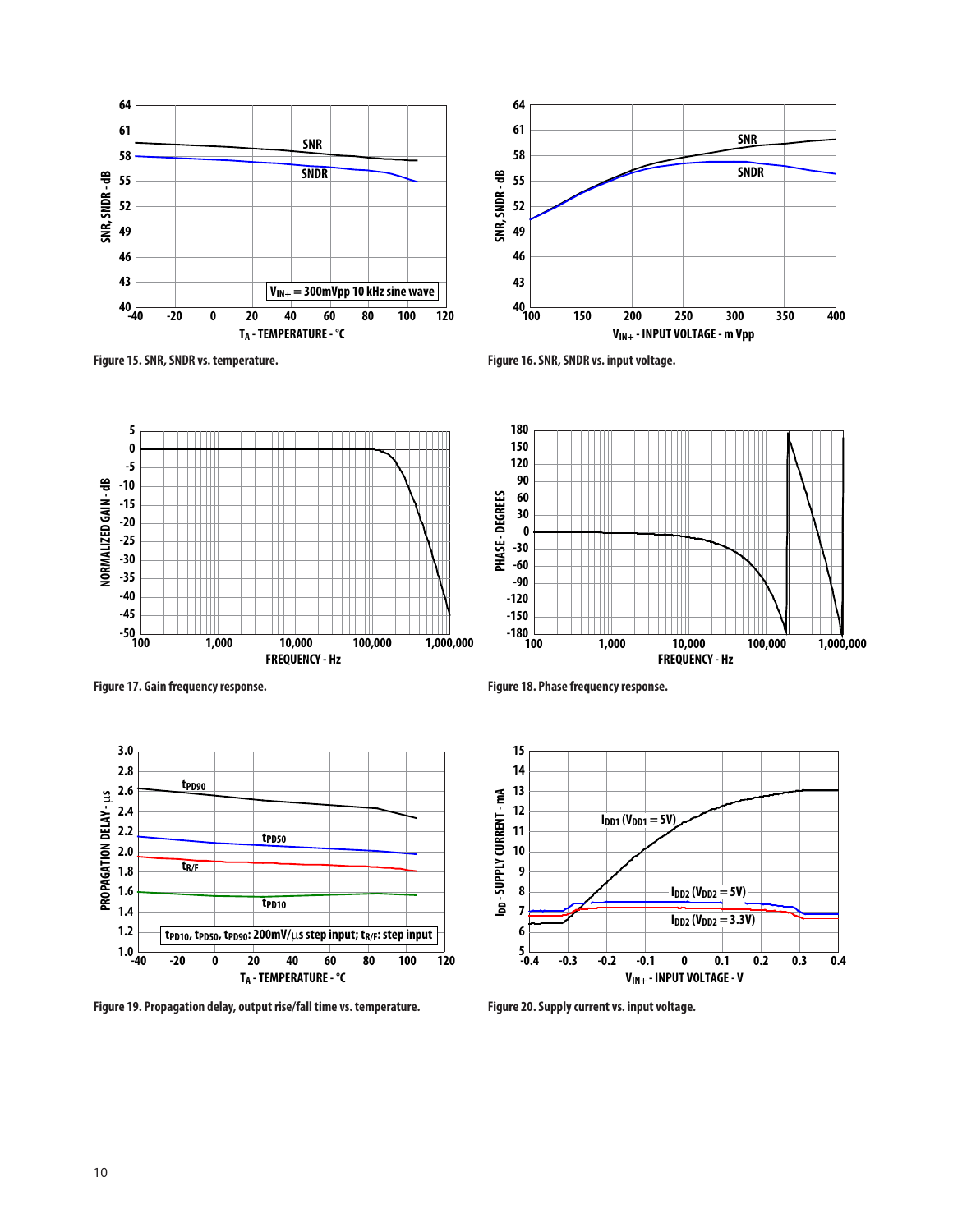# **Definitions**

# **Gain**

Gain is defined as the slope of the best-fit line of differential output voltage ( $V_{\text{OUT}}$  –  $V_{\text{OUT}}$ ) vs. differential input voltage ( $V_{IN}$ + –  $V_{IN}$ ) over the nominal input range, with offset error adjusted out.

# **Nonlinearity**

Nonlinearity is defined as half of the peak-to-peak output deviation from the best-fit gain line, expressed as a percentage of the full-scale differential output voltage.

# **Input DC Common Mode Rejection Ratio, CMRRIN**

 $CMRR_{IN}$  is defined as the ratio of the differential signal gain (signal applied differentially between pins  $V_{\text{OUT}}+$  and  $V_{\text{OUT}}$ ) to the input side common-mode gain (input pins tied together and the signal applied to both inputs with respect to pin GND1), expressed in dB.

# **Common Mode Transient Immunity, CMTI, also known as Common Mode Rejection**

CMTI is tested by applying an exponentially rising/falling voltage step on pin 4 (GND1) with respect to pin 5 (GND2). The rise time of the test waveform is set to approximately 50 ns. The amplitude of the step is adjusted until the differential output ( $V_{\text{OUT}}$  –  $V_{\text{OUT}}$ ) exhibits more than a 200 mV deviation from the average output voltage for more than 1μs. The ACPL-C79B/C79A/C790 will continue to function if more than 10 kV/μs common mode slopes are applied, as long as the breakdown voltage limitations are observed.

# **Power Supply Rejection, PSR**

PSR is the ratio of differential amplitude of the ripple outputs over power supply ripple voltage, referred to the input, expressed in dB.



**Figure 21. Typical application circuit for motor phase current sensing.**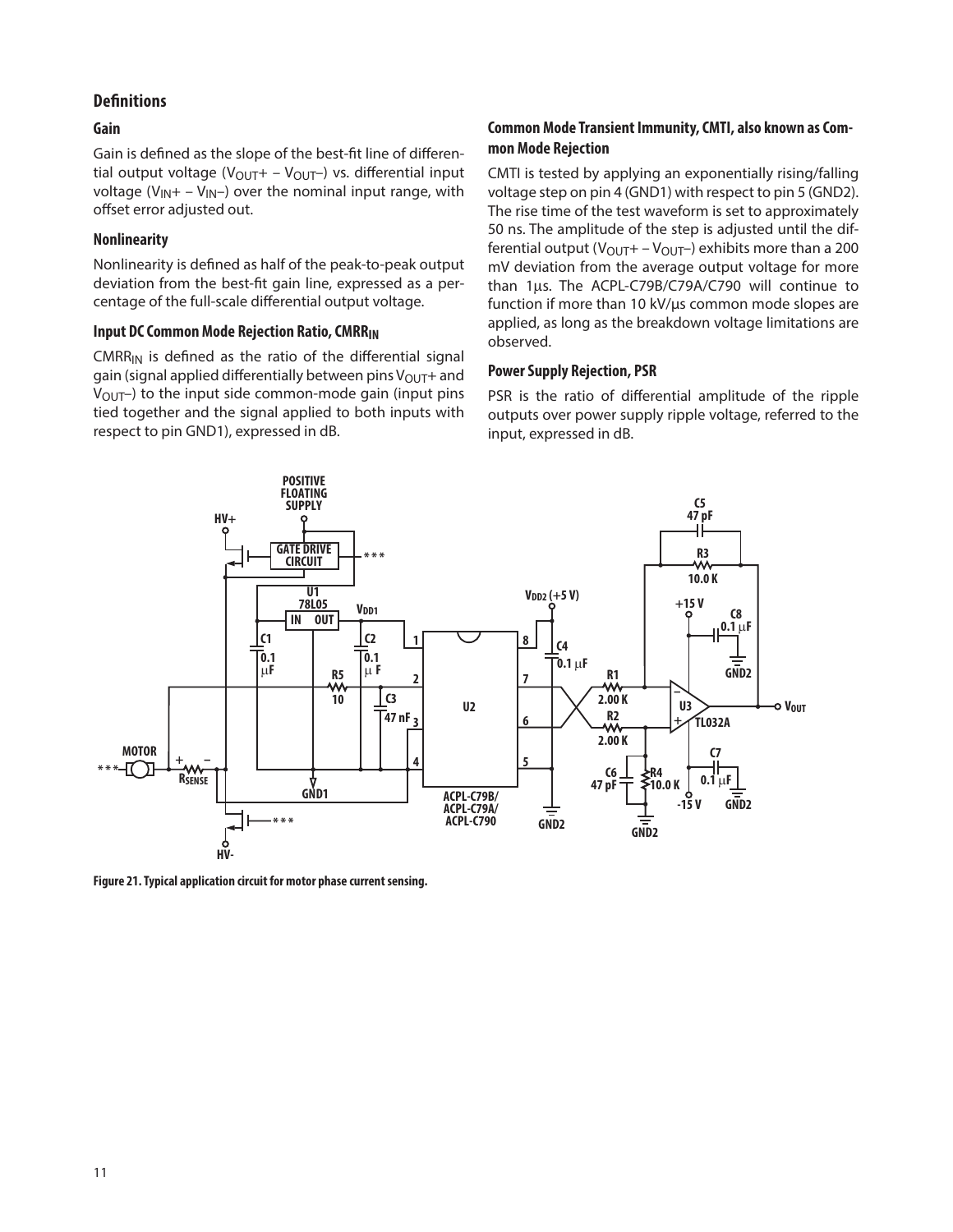# **Application Information**

# **Application Circuit**

The typical application circuit is shown in Figure 21. A floating power supply (which in many applications could be the same supply that is used to drive the high-side power transistor) is regulated to 5 V using a simple threeterminal voltage regulator (U1). The voltage from the current sensing resistor, or shunt (R<sub>SENSE</sub>), is applied to the input of the ACPL-C79B/C79A/C790 through an RC anti-aliasing filter (R5 and C3). And finally, the differential output of the isolation amplifier is converted to a groundreferenced single-ended output voltage with a simple differential amplifier circuit (U3 and associated components). Although the application circuit is relatively simple, a few recommendations should be followed to ensure optimal performance.

#### **Power Supplies and Bypassing**

As mentioned above, an inexpensive 78L05 three-terminal regulator can be used to reduce the gate-drive power supply voltage to 5 V. To help attenuate high frequency power supply noise or ripple, a resistor or inductor can be used in series with the input of the regulator to form a low-pass filter with the regulator's input bypass capacitor.

The power supply for the isolation amplifier is most often obtained from the same supply used to power the power transistor gate drive circuit. If a dedicated supply is required, in many cases it is possible to add an additional winding on an existing transformer. Otherwise, some sort of simple isolated supply can be used, such as a line powered transformer or a high-frequency DC-DC converter.

As shown in Figure 21, 0.1 µF bypass capacitors (C2, C4) should be located as close as possible to the pins of the isolation amplifier. The bypass capacitors are required because of the high-speed digital nature of the signals inside the isolation amplifier. A 47 nF bypass capacitor (C3) is also recommended at the input pins due to the switched-capacitor nature of the input circuit. The input bypass capacitor also forms part of the anti-aliasing filter, which is recommended to prevent high-frequency noise from aliasing down to lower frequencies and interfering with the input signal. The input filter also performs an important reliability function – it reduces transient spikes from ESD events flowing through the current sensing resistor.

# **PC Board Layout**

The design of the printed circuit board (PCB) should follow good layout practices, such as keeping bypass capacitors close to the supply pins, keeping output signals away from input signals, the use of ground and power planes, etc. In addition, the layout of the PCB can also affect the isolation transient immunity (CMTI) of the ACPL-C79B/C79A/C790, due primarily to stray capacitive coupling between the input and the output circuits. To obtain optimal CMTI performance, the layout of the PC board should minimize any stray coupling by maintaining the maximum possible distance between the input and output sides of the circuit and ensuring that any ground or power plane on the PC board does not pass directly below or extend much wider than the body of the ACPL-C79B/C79A/C790. Figure 22 shows an example PCB layout.



**Figure 22. Example printed circuit board layout.**

### **Shunt Resistor Selection**

The current sensing resistor should have low resistance (to minimize power dissipation), low inductance (to minimize di/dt induced voltage spikes which could adversely affect operation), and reasonable tolerance (to maintain overall circuit accuracy). Choosing a particular value for the resistor is usually a compromise between minimizing power dissipation and maximizing accuracy. Smaller sense resistance decreases power dissipation, while larger sense resistance can improve circuit accuracy by utilizing the full input range of the ACPL-C79B/C79A/C790.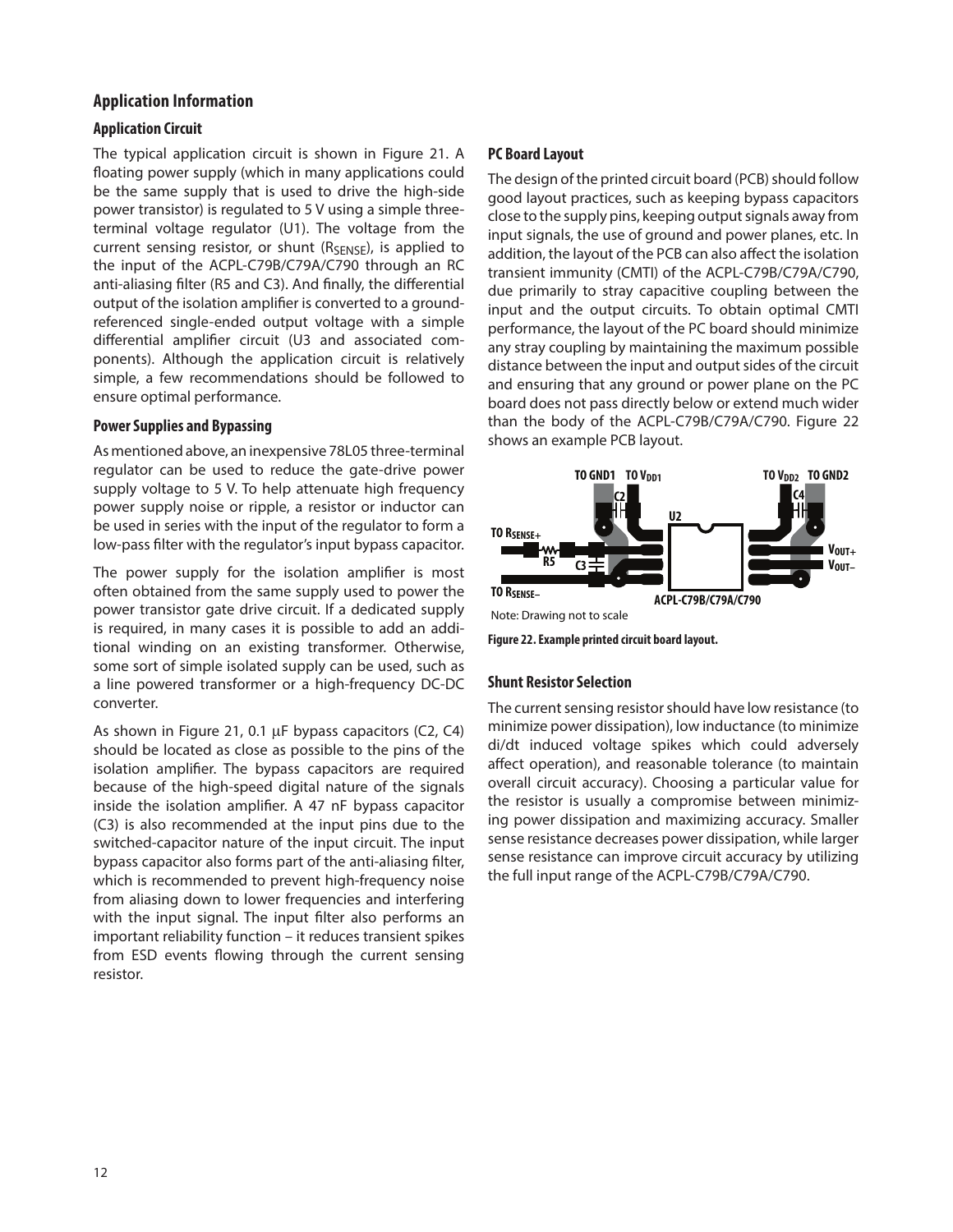The first step in selecting a sense resistor is determining how much current the resistor will be sensing. The graph in Figure 23 shows the RMS current in each phase of a threephase induction motor as a function of average motor output power (in horsepower, hp) and motor drive supply voltage. The maximum value of the sense resistor is determined by the current being measured and the maximum recommended input voltage of the isolation amplifier. The maximum sense resistance can be calculated by taking the maximum recommended input voltage and dividing by the peak current that the sense resistor should see during normal operation. For example, if a motor will have a maximum RMS current of 10 A and can experience up to 50% overloads during normal operation, then the peak current is 21.1 A  $(=10 \times 1.414 \times 1.5)$ . Assuming a maximum input voltage of 200 mV, the maximum value of sense resistance in this case would be about 10 m $\Omega$ .

The maximum average power dissipation in the sense resistor can also be easily calculated by multiplying the sense resistance times the square of the maximum RMS current, which is about 1 W in the previous example. If the power dissipation in the sense resistor is too high, the resistance can be decreased below the maximum value to decrease power dissipation. The minimum value of the sense resistor is limited by precision and accuracy requirements of the design. As the resistance value is reduced, the output voltage across the resistor is also reduced, which means that the offset and noise, which are fixed, become a larger percentage of the signal amplitude. The selected value of the sense resistor will fall somewhere between the minimum and maximum values, depending on the particular requirements of a specific design.

When sensing currents large enough to cause significant heating of the sense resistor, the temperature coefficient (tempco) of the resistor can introduce nonlinearity due to the signal dependent temperature rise of the resistor. The effect increases as the resistor-to-ambient thermal resis-



**Figure 23. Motor output horsepower vs. motor phase current and supply voltage.**

tance increases. This effect can be minimized by reducing the thermal resistance of the current sensing resistor or by using a resistor with a lower tempco. Lowering the thermal resistance can be accomplished by repositioning the current sensing resistor on the PC board, by using larger PC board traces to carry away more heat, or by using a heat sink.

For a two-terminal current sensing resistor, as the value of resistance decreases, the resistance of the leads become a significant percentage of the total resistance. This has two primary effects on resistor accuracy. First, the effective resistance of the sense resistor can become dependent on factors such as how long the leads are, how they are bent, how far they are inserted into the board, and how far solder wicks up the leads during assembly (these issues will be discussed in more detail shortly). Second, the leads are typically made from a material, such as copper, which has a much higher tempco than the material from which the resistive element itself is made, resulting in a higher tempco overall.

Both of these effects are eliminated when a four-terminal current sensing resistor is used. A four-terminal resistor has two additional terminals that are Kelvin connected directly across the resistive element itself; these two terminals are used to monitor the voltage across the resistive element while the other two terminals are used to carry the load current. Because of the Kelvin connection, any voltage drops across the leads carrying the load current should have no impact on the measured voltage.

When laying out a PC board for the current sensing resistors, a couple of points should be kept in mind. The Kelvin connections to the resistor should be brought together under the body of the resistor and then run very close to each other to the input of the ACPL-C79B/C79A/ C790; this minimizes the loop area of the connection and reduces the possibility of stray magnetic fields from interfering with the measured signal. If the sense resistor is not located on the same PC board as the isolation amplifier circuit, a tightly twisted pair of wires can accomplish the same thing.

Also, multiple layers of the PC board can be used to increase current carrying capacity. Numerous platedthrough vias should surround each non-Kelvin terminal of the sense resistor to help distribute the current between the layers of the PC board. The PC board should use 2 or 4 oz. copper for the layers, resulting in a current carrying capacity in excess of 20 A. Making the current carrying traces on the PC board fairly large can also improve the sense resistor's power dissipation capability by acting as a heat sink. Liberal use of vias where the load current enters and exits the PC board is also recommended.